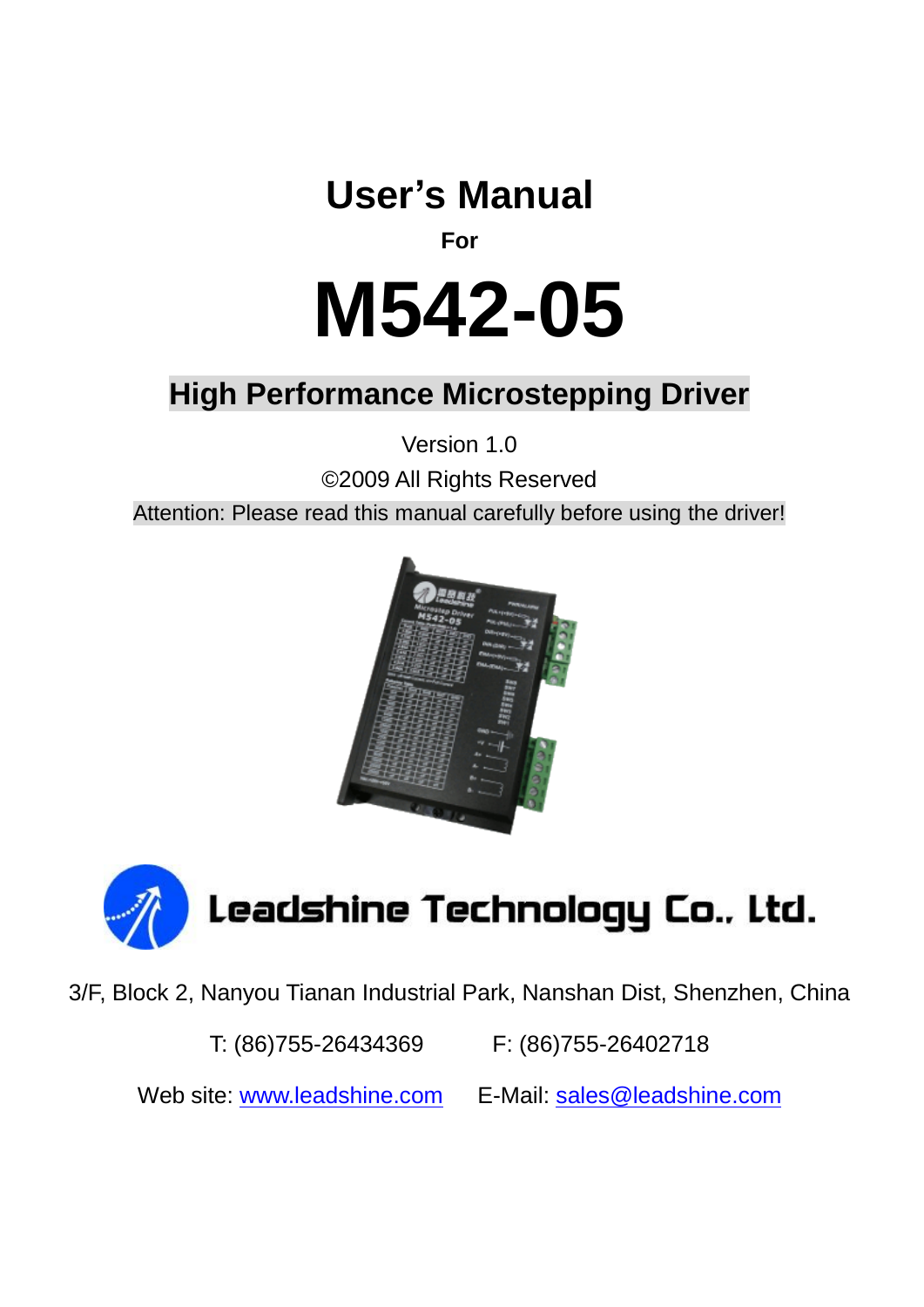The content in this manual has been carefully prepared and is believed to be accurate, but no responsibility is assumed for inaccuracies.

Leadshine reserves the right to make changes without further notice to any products herein to improve reliability, function or design. Leadshine does not assume any liability arising out of the application or use of any product or circuit described herein; neither does it convey any license under its patent rights of others.

Leadshine's general policy does not recommend the use of its products in life support or aircraft applications wherein a failure or malfunction of the product may directly threaten life or injury. According to Leadshine's terms and conditions of sales, the user of Leadshine's products in life support or aircraft applications assumes all risks of such use and indemnifies Leadshine against all damages.

> ©**2009 by Leadshine Technology Company Limited. All Rights Reserved**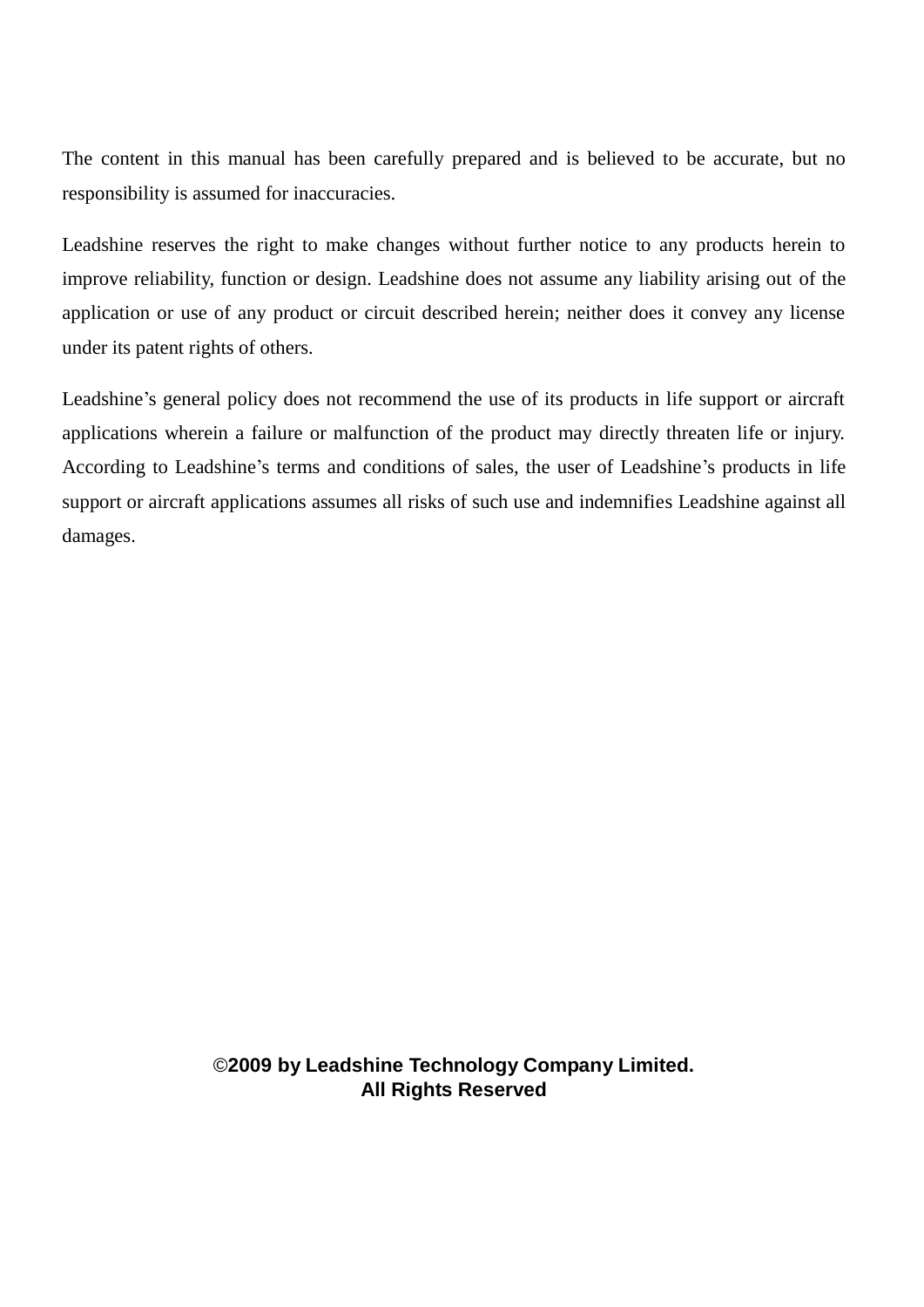# **Table of Contents**

| Selecting Active Pulse Edge or Active Level and Control Signal Mode 3 |  |
|-----------------------------------------------------------------------|--|
|                                                                       |  |
|                                                                       |  |
|                                                                       |  |
|                                                                       |  |
|                                                                       |  |
|                                                                       |  |
|                                                                       |  |
|                                                                       |  |
|                                                                       |  |
|                                                                       |  |
|                                                                       |  |
|                                                                       |  |
|                                                                       |  |
|                                                                       |  |
|                                                                       |  |
|                                                                       |  |
|                                                                       |  |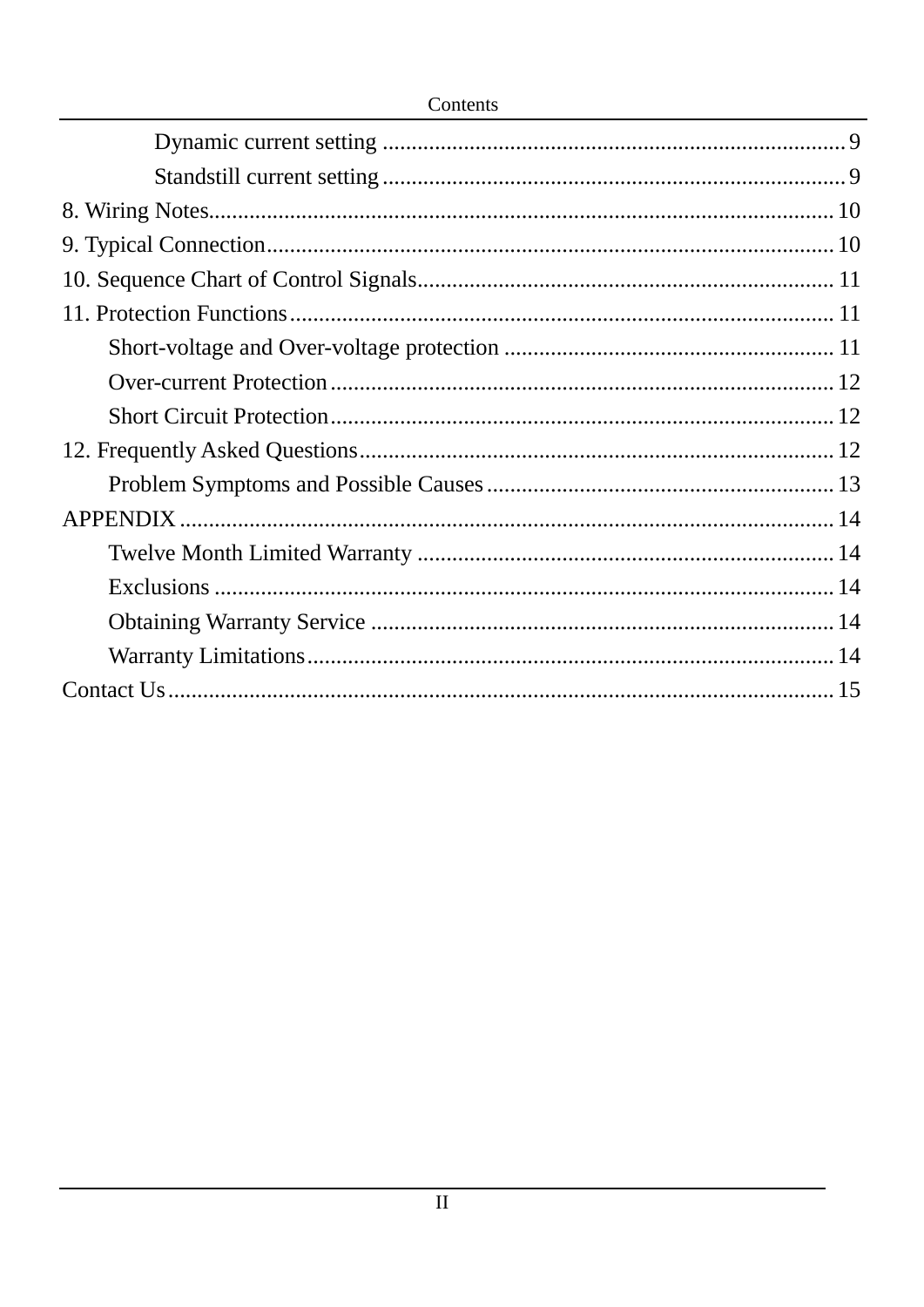## **1. Introduction, Features and Applications**

## **Introduction**

The M542-05 is a high performance microstepping driver based on pure-sinusoidal current control technology. Owing to the above technology and the self-adjustment technology (self-adjust current control parameters) according to different motors, the driven motors can run with smaller noise, lower heating, smoother movement and have better performances at higher speed than most of the drivers in the markets. It is suitable for driving 2-phase and 4-phase hybrid stepping motors.

## **Features**

- High performance, cost-effective
- Supply voltage up to +50 VDC
- $\bullet$  Output current up to 5.0A
- Self-adjustment technology
- Pure-sinusoidal current control technology
- Pulse input frequency up to 160 KHz
- TTL compatible and optically isolated input
- Automatic idle-current reduction
- 15 selectable resolutions in decimal and binary, up to 25,600 steps/rev
- Suitable for 2-phase and 4-phase motors
- Support PUL/DIR and CW/CCW modes
- Short-voltage, over-voltage, over-current protections

## **Applications**

Suitable for a wide range of stepping motors, from NEMA size 17 to 34. It can be used in various kinds of machines, such as X-Y tables, engraving machines, labeling machines, laser cutters, pick-place devices, and so on. Particularly adapt to the applications desired with low noise, low heating, high speed and high precision.

## **2. Specifications**

## **Electrical Specifications**  $(T_i = 25^{\circ}\text{C}/77^{\circ}\text{F})$

| <b>Parameters</b>     |          |                          | M542-05          |           |
|-----------------------|----------|--------------------------|------------------|-----------|
|                       | Min      | <b>Typical</b>           | Max              | Unit      |
| Output current        | 1.0      |                          | $5.04$ (3.6 RMS) | A         |
| Supply voltage        | $+20$    | $+36$                    | $+50$            | VDC.      |
| Logic signal current  | 7        | 10                       | 16               | mA        |
| Pulse input frequency | $\Omega$ | $\overline{\phantom{0}}$ | 160              | kHz       |
| Isolation resistance  | 500      |                          |                  | $M\Omega$ |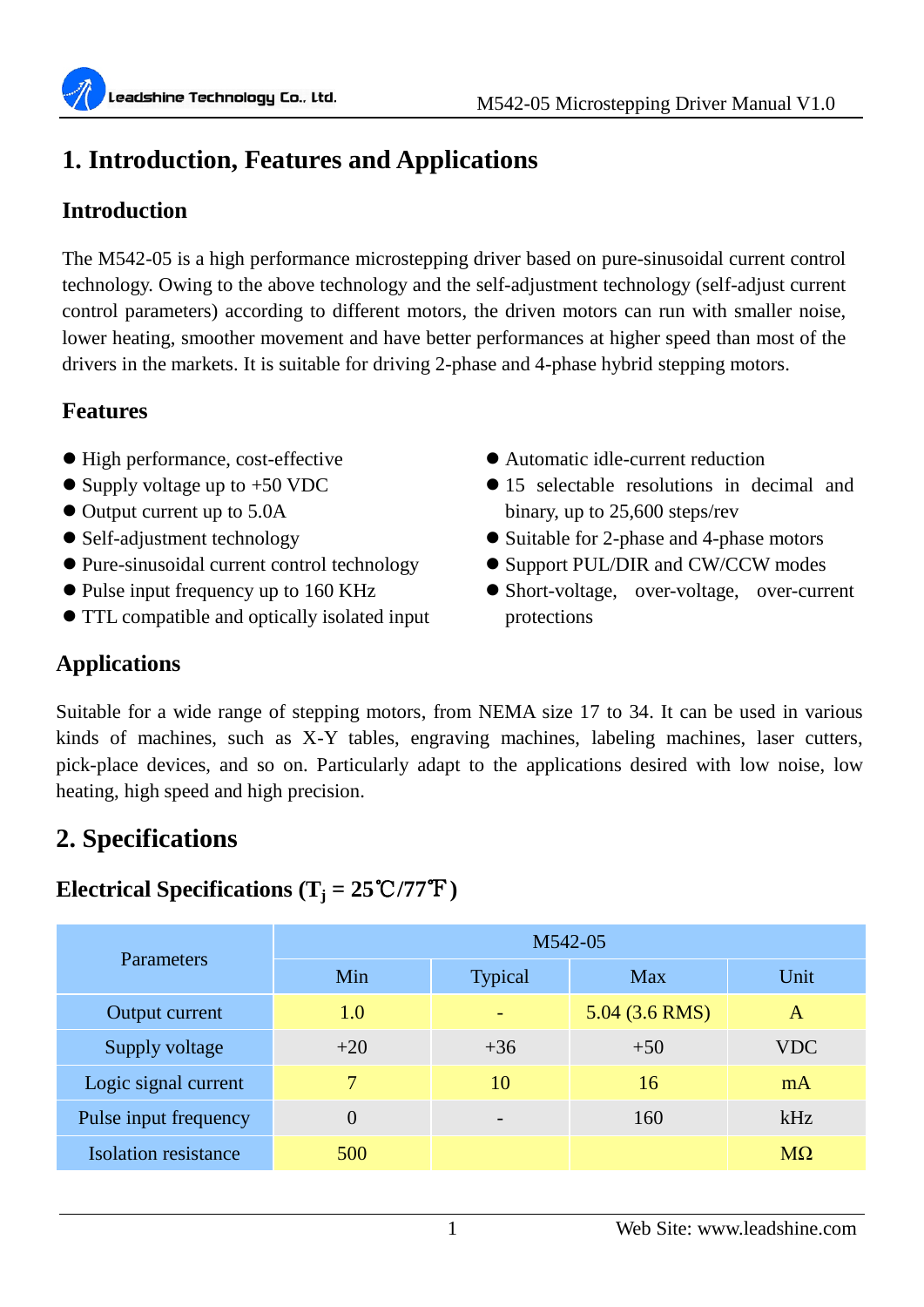

## **Operating Environment and other Specifications**

| Cooling                      |                                 | <b>Natural Cooling or Forced cooling</b> |  |
|------------------------------|---------------------------------|------------------------------------------|--|
|                              | Environment                     | Avoid dust, oil fog and corrosive gases  |  |
|                              | <b>Ambient Temperature</b>      | $0^{\circ}$ C $-50^{\circ}$ C            |  |
| <b>Operating Environment</b> | Humidity                        | $40\%RH - 90\%RH$                        |  |
|                              | <b>Operating Temperature</b>    | $70^{\circ}$ CMax                        |  |
|                              | Vibration                       | 5.9m/s <sup>2</sup> Max                  |  |
| <b>Storage Temperature</b>   | $-20^{\circ}$ C $-65^{\circ}$ C |                                          |  |
| Weight                       | Approx. $280g(10 \text{ oz})$   |                                          |  |

## **Mechanical Specifications (unit: mm [inch])**



Figure 1: Mechanical specifications **\*Recommend use side mounting for better heat dissipation**

## **Elimination of Heat**

- Driver's reliable working temperature should be <70℃(158℉), and motor working temperature should be  $\langle 80^\circ \text{C} 176^\circ \text{F} \rangle$ :
- It is recommended to use automatic idle-current mode, namely current automatically reduce to 60% when motor stops, so as to reduce driver heating and motor heating;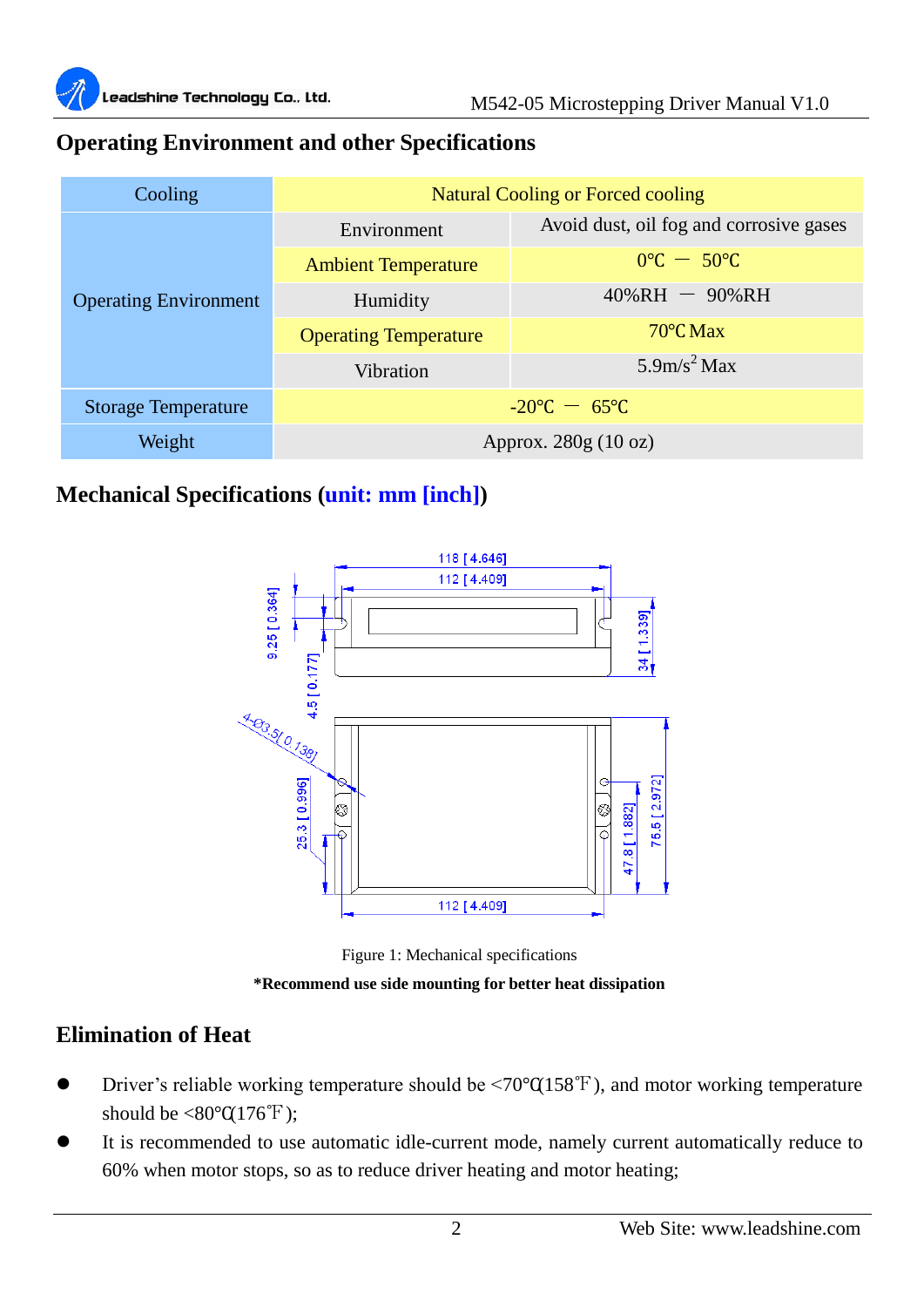

 It is recommended to mount the driver vertically to maximize heat sink area. Use forced cooling method to cool the system if necessary.

## **3. Pin Assignment and Description**

The M542-05 has two connectors, connector P1 for control signals connections, and connector P2 for power and motor connections. The following tables are brief descriptions of the two connectors. More detailed descriptions of the pins and related issues are presented in section 4, 5, 9.

| <b>Pin Function</b> | <b>Details</b>                                                                                                                                                                                                                                                                                                                      |
|---------------------|-------------------------------------------------------------------------------------------------------------------------------------------------------------------------------------------------------------------------------------------------------------------------------------------------------------------------------------|
| $PUL+$              | Pulse signal: In single pulse (pulse/direction) mode, this input represents pulse<br>signal, each rising or falling edge active (set by inside jumper J1); 4-5V when<br>PUL-HIGH, 0-0.5V when PUL-LOW. In double pulse mode (pulse/pulse),                                                                                          |
| PUL-                | this input represents clockwise (CW) pulse, active at high level or low level<br>(set by inside jumper J1, J2). For reliable response, pulse width should be<br>longer than 1.5 $\mu$ s. Series connect resistors for current-limiting when +12V or<br>$+24V$ used. The same as DIR and ENA signals.                                |
| $DIR+$              | DIR signal: In single-pulse mode, this signal has low/high voltage levels,<br>representing two directions of motor rotation; in double-pulse mode (set by<br>inside jumper J3), this signal is counter-clock (CCW) pulse, active at high<br>level or low level (set by inside jumper $J_1$ , $J_2$ ). For reliable motion response, |
| DIR-                | DIR signal should be ahead of PUL signal by 5µs at least. 4-5V when<br>DIR-HIGH, 0-0.5V when DIR-LOW. Please note that rotation direction is also<br>related to motor-driver wiring match. Exchanging the connection of two wires<br>for a coil to the driver will reverse motion direction.                                        |
| $ENA+$              | Enable signal: This signal is used for enabling/disabling the driver. High level<br>(NPN control signal, PNP and Differential control signals are on the contrary,                                                                                                                                                                  |
| ENA-                | namely Low level for enabling.) for enabling the driver and low level for<br>disabling the driver. Usually left <b>UNCONNECTED</b> ( <b>ENABLED</b> ).                                                                                                                                                                              |

#### **Connector P1 Configurations**

## **Selecting Active Pulse Edge or Active Level and Control Signal Mode**

There are three jumpers J1, J2 and J3 inside the M542-05 specifically for selecting active pulse edge or effective level and control signal mode, as shown in figure 2. Default setting is PUL/DIR mode and rising edge active (NPN, and PNP control signal is on the contrary).

|  |  | a) J1, J2, J3 open circuit |
|--|--|----------------------------|
|  |  |                            |

PUL/DIR mode and Active at rising edge (NPN) PUL/DIR mode and active at falling edge (NPN)



(b) J2, J3 open circuit, J1 shirt circuit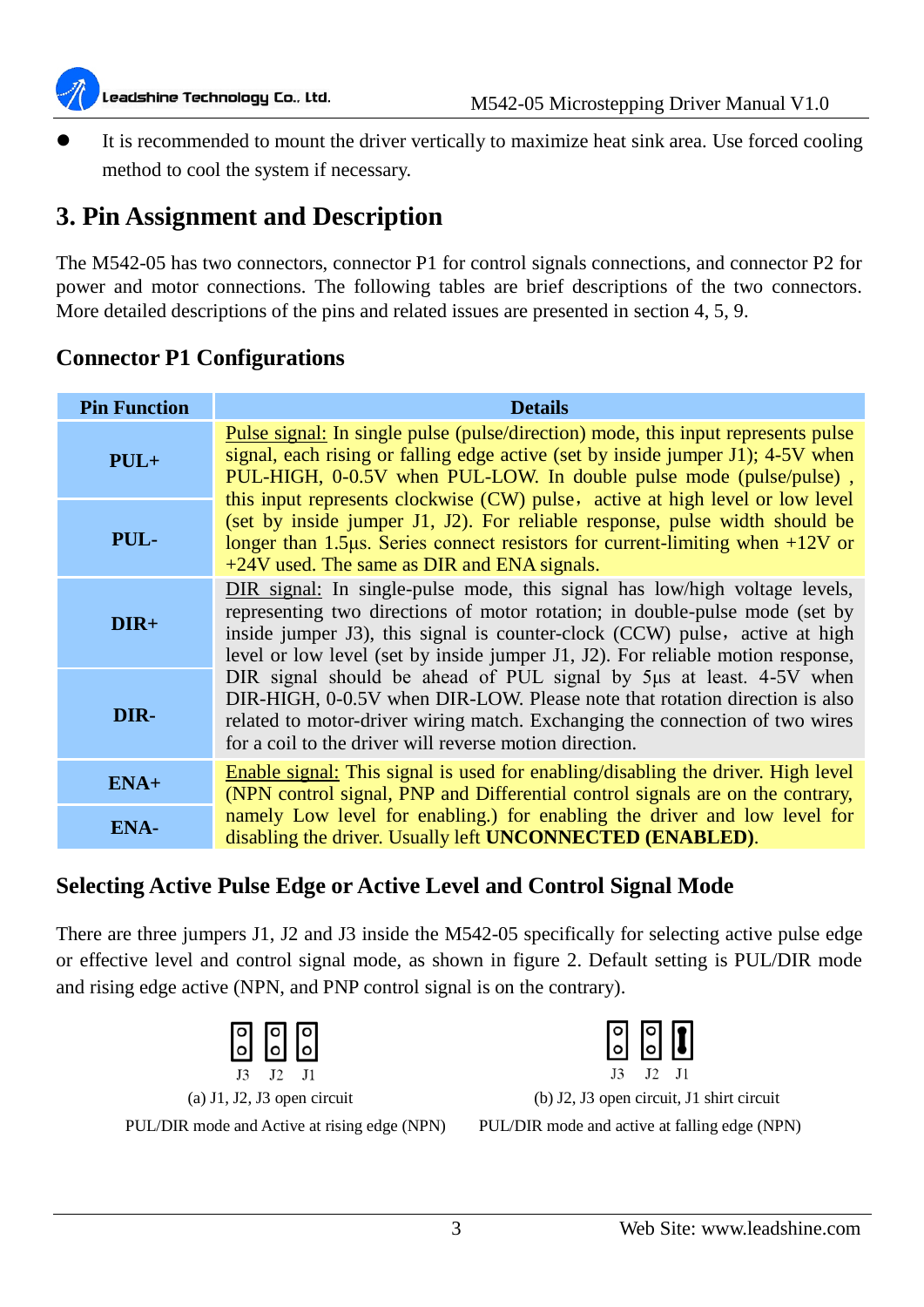



(c) J1, J2 open circuit, J3 short circuit (d) J1, J2, J3short circuit CW/CCW mode and active CW/CCW mode and active at low level (The fixed level) at high level (The fixed level)

 $J2$  $J<sub>3</sub>$  $J1$ 

Figure 2: J1 and J3 jumpers

#### **Connector P2 Configurations**

| Pin Function | <b>Details</b>                                                          |
|--------------|-------------------------------------------------------------------------|
| $+V$         | Power supply, 20~50 VDC, Including voltage fluctuation and EMF voltage. |
| <b>GND</b>   | Power Ground.                                                           |
| $A+$ , $A-$  | Motor Phase A                                                           |
| $B+$ , $B-$  | Motor Phase B                                                           |

## **4. Control Signal Connector (P1) Interface**

The M542-05 can accept differential and single-ended inputs (including open-collector and PNP output). The M542-05 has 3 optically isolated logic inputs which are located on connector P1 to accept line driver control signals. These inputs are isolated to minimize or eliminate electrical noises coupled onto the drive control signals. Recommend use line driver control signals to increase noise immunity of the driver in interference environments. In the following figures, connections to open-collector and PNP signals are illustrated.



Figure 3: Connections to open-collector signal (common-anode)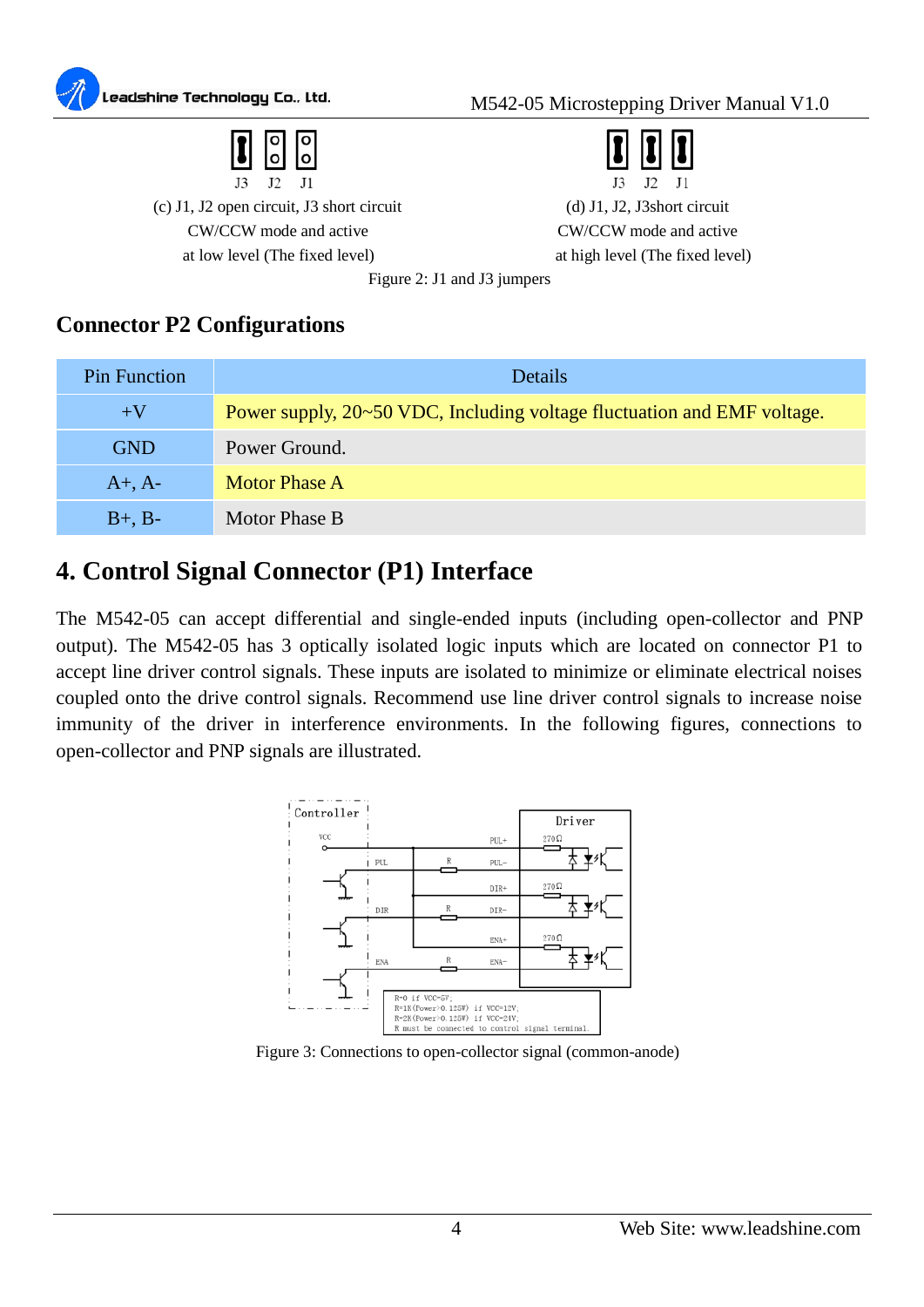



Figure 4: Connection to PNP signal (common-cathode)

## **5. Connecting the Motor**

The M542-05 can drive any 2-pahse and 4-pahse hybrid stepping motors.

## **Connections to 4-lead Motors**

4 lead motors are the least flexible but easiest to wire. Speed and torque will depend on winding inductance. In setting the driver output current, multiply the specified phase current by 1.4 to determine the peak output current.



Figure 5: 4-lead Motor Connections

## **Connections to 6-lead Motors**

Like 8 lead stepping motors, 6 lead motors have two configurations available for high speed or high torque operation. The higher speed configuration, or half coil, is so described because it uses one half of the motor's inductor windings. The higher torque configuration, or full coil, uses the full windings of the phases.

#### **Half Coil Configurations**

As previously stated, the half coil configuration uses 50% of the motor phase windings. This gives lower inductance, hence, lower torque output. Like the parallel connection of 8 lead motor, the torque output will be more stable at higher speeds. This configuration is also referred to as half chopper. In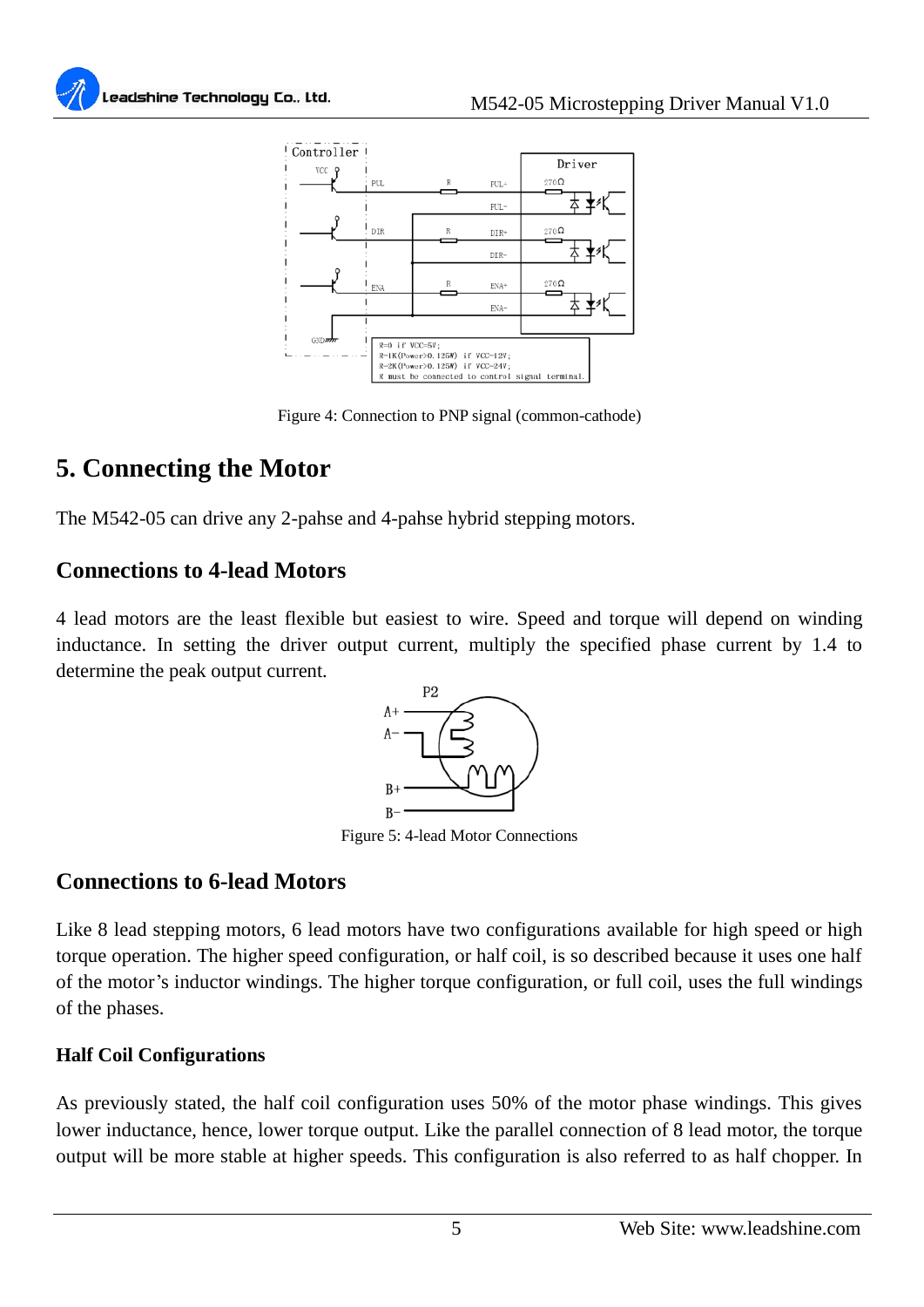# Leadshine Technology Co., Ltd.

setting the driver output current multiply the specified per phase (or unipolar) current rating by 1.4 to determine the peak output current.



Figure 6: 6-lead motor half coil (higher speed) connections

#### **Full Coil Configurations**

The full coil configuration on a six lead motor should be used in applications where higher torque at lower speeds is desired. This configuration is also referred to as full copper. In full coil mode, the motors should be run at only 70% of their rated current to prevent over heating.



Figure 7: 6-lead motor full coil (higher torque) connections

## **Connections to 8-lead Motors**

8 lead motors offer a high degree of flexibility to the system designer in that they may be connected in series or parallel, thus satisfying a wide range of applications.

#### **Series Connections**

A series motor configuration would typically be used in applications where a higher torque at lower speeds is required. Because this configuration has the most inductance, the performance will start to degrade at higher speeds. In series mode, the motors should also be run at only 70% of their rated current to prevent over heating.



Figure 8: 8-lead motor series connections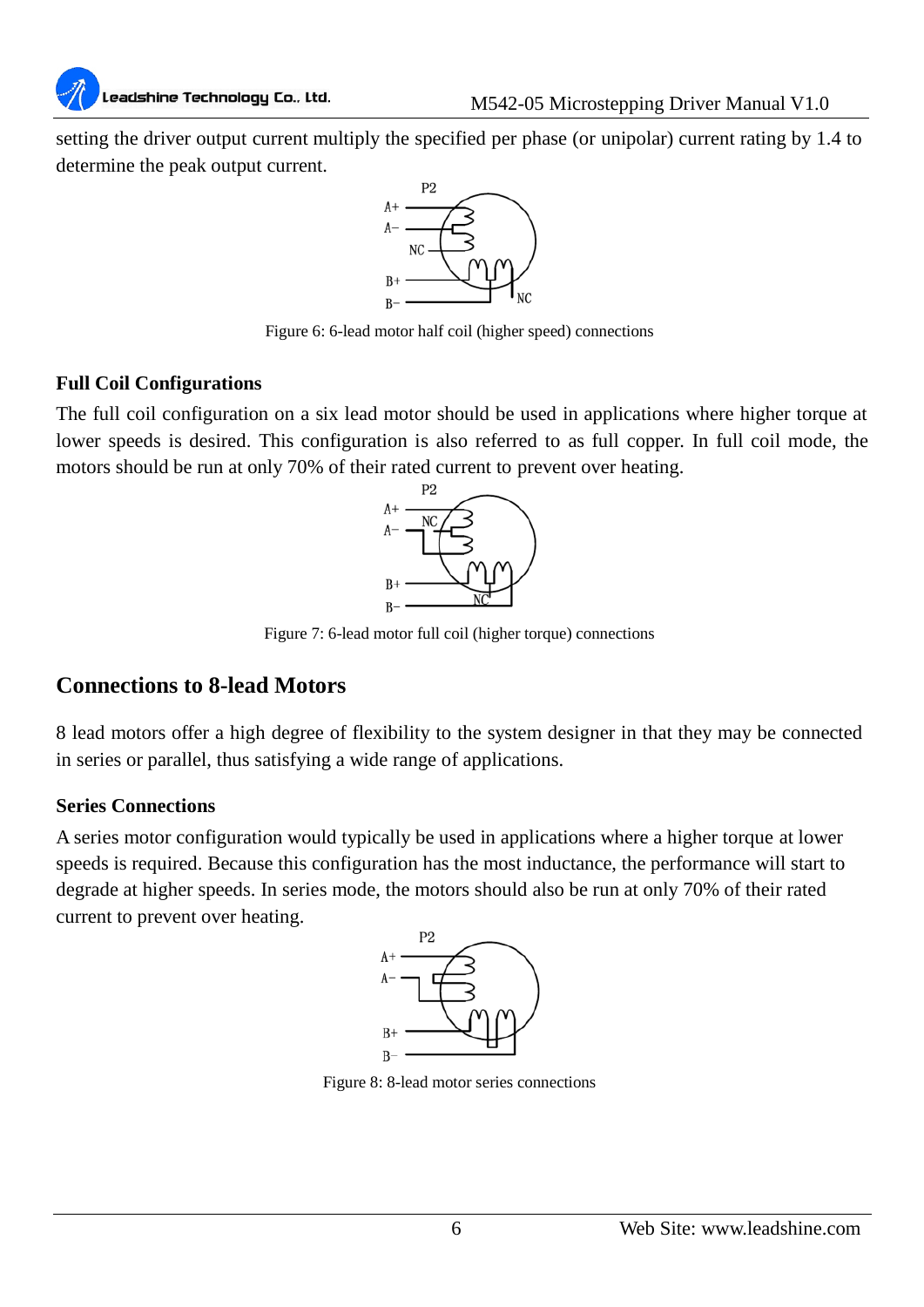

#### **Parallel Connections**

An 8 lead motor in a parallel configuration offers a more stable, but lower torque at lower speeds. But because of the lower inductance, there will be higher torque at higher speeds. Multiply the per phase (or unipolar) current rating by 1.96, or the bipolar current rating by 1.4, to determine the peak output current.



Figure 9: 8-lead motor parallel connections

## **6. Power Supply Selection**

The M542-05 can match medium and small size stepping motors (from NEMA frame size 17 to 34) made by Leadshine or other motor manufactures around the world. To achieve good driving performances, it is important to select supply voltage and output current properly. Generally speaking, supply voltage determines the high speed performance of the motor, while output current determines the output torque of the driven motor (particularly at lower speed). Higher supply voltage will allow higher motor speed to be achieved, at the price of more noise and heating. If the motion speed requirement is low, it's better to use lower supply voltage to decrease noise, heating and improve reliability.

## **Regulated or Unregulated Power Supply**

Both regulated and unregulated power supplies can be used to supply the driver. However, unregulated power supplies are preferred due to their ability to withstand current surge. If regulated power supplies (such as most switching supplies.) are indeed used, it is important to have large current output rating to avoid problems like current clamp, for example using 4A supply for 3A motor-driver operation. On the other hand, if unregulated supply is used, one may use a power supply of lower current rating than that of motor (typically  $50\% \sim 70\%$  of motor current). The reason is that the driver draws current from the power supply capacitor of the unregulated supply only during the ON duration of the PWM cycle, but not during the OFF duration. Therefore, the average current withdrawn from power supply is considerably less than motor current. For example, two 3A motors can be well supplied by one power supply of 4A rating.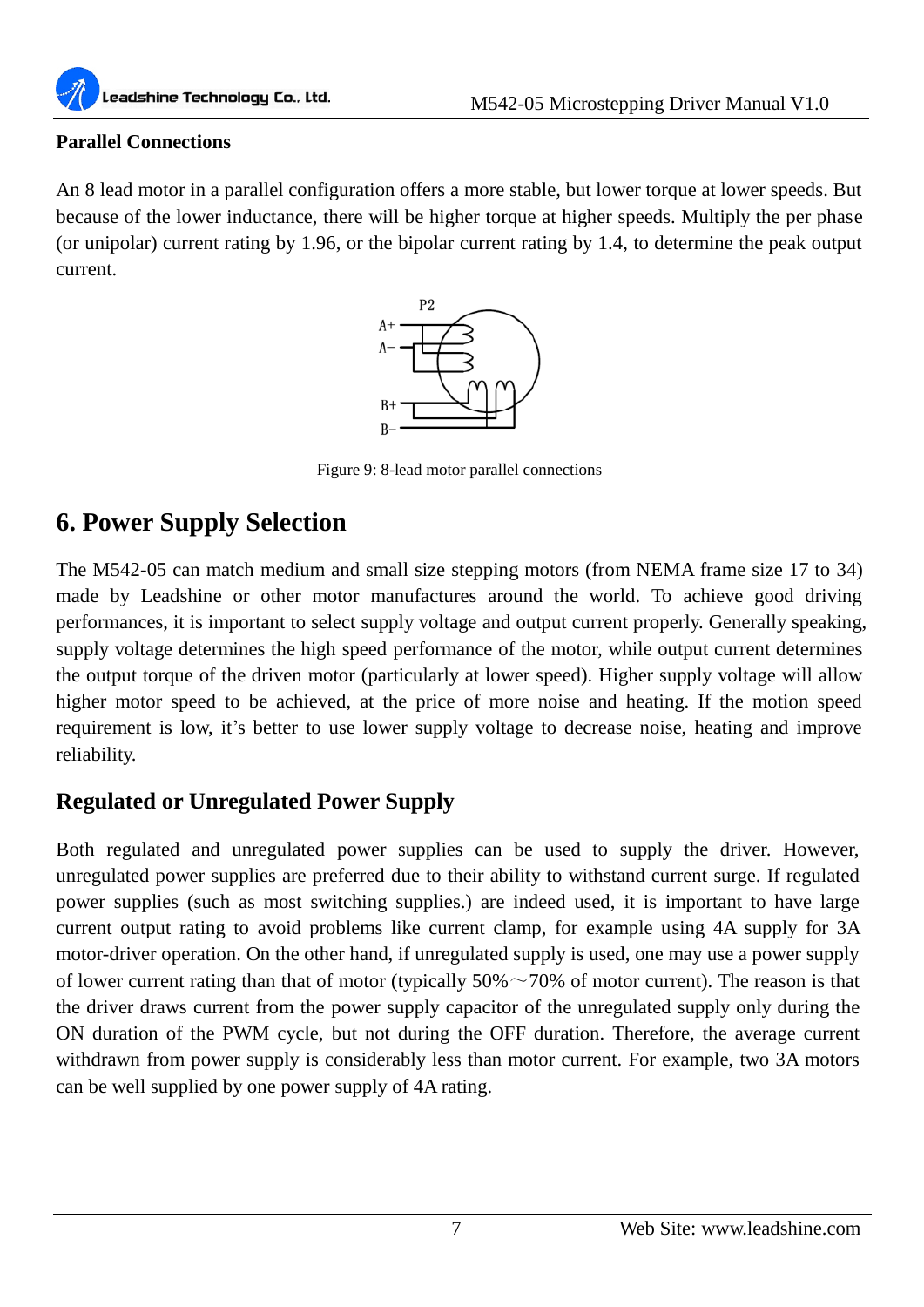

## **Multiple Drivers**

It is recommended to have multiple drivers to share one power supply to reduce cost, if the supply has enough capacity. To avoid cross interference, **DO NOT** daisy-chain the power supply input pins of the drivers. (Instead, please connect them to power supply separately.)

## **Selecting Supply Voltage**

The power MOSFETS inside the M542-05 can actually operate within  $+20 \sim +50$ VDC, including power input fluctuation and back EMF voltage generated by motor coils during motor shaft deceleration. Higher supply voltage can increase motor torque at higher speeds, thus helpful for avoiding losing steps. However, higher voltage may cause bigger motor vibration at lower speed, and it may also cause over-voltage protection or even driver damage. Therefore, it is suggested to choose only sufficiently high supply voltage for intended applications, and it is suggested to use power supplies with theoretical output voltage of  $+20 \sim +45$ VDC, leaving room for power fluctuation and back-EMF.

## **7. Selecting Microstep Resolution and Driver Output Current**

This driver uses an 8-bit DIP switch to set microstep resolution, and motor operating current, as shown below:



Standstill Current (half/full)

## **Microstep Resolution Selection**

Microstep resolution is set by SW5, 6, 7, 8 of the DIP switch as shown in the following table:

| <b>Microstep</b> | Steps/rev.(for 1.8° motor) | SW <sub>5</sub> | SW <sub>6</sub> | SW7        | SW <sub>8</sub> |
|------------------|----------------------------|-----------------|-----------------|------------|-----------------|
| $\overline{2}$   | 400                        | <b>OFF</b>      | ON              | <b>ON</b>  | <b>ON</b>       |
| $\boldsymbol{4}$ | 800                        | <b>ON</b>       | <b>OFF</b>      | ON         | <b>ON</b>       |
| 8                | 1600                       | <b>OFF</b>      | <b>OFF</b>      | ON         | ON              |
| 16               | 3200                       | <b>ON</b>       | ON              | <b>OFF</b> | <b>ON</b>       |
| 32               | 6400                       | <b>OFF</b>      | ON              | <b>OFF</b> | ON              |
| 64               | 12800                      | <b>ON</b>       | <b>OFF</b>      | <b>OFF</b> | <b>ON</b>       |
| 128              | 25600                      | <b>OFF</b>      | <b>OFF</b>      | <b>OFF</b> | <b>ON</b>       |
| 5                | <b>1000</b>                | <b>ON</b>       | <b>ON</b>       | ON         | <b>OFF</b>      |
| 10               | <b>2000</b>                | <b>OFF</b>      | <b>ON</b>       | <b>ON</b>  | <b>OFF</b>      |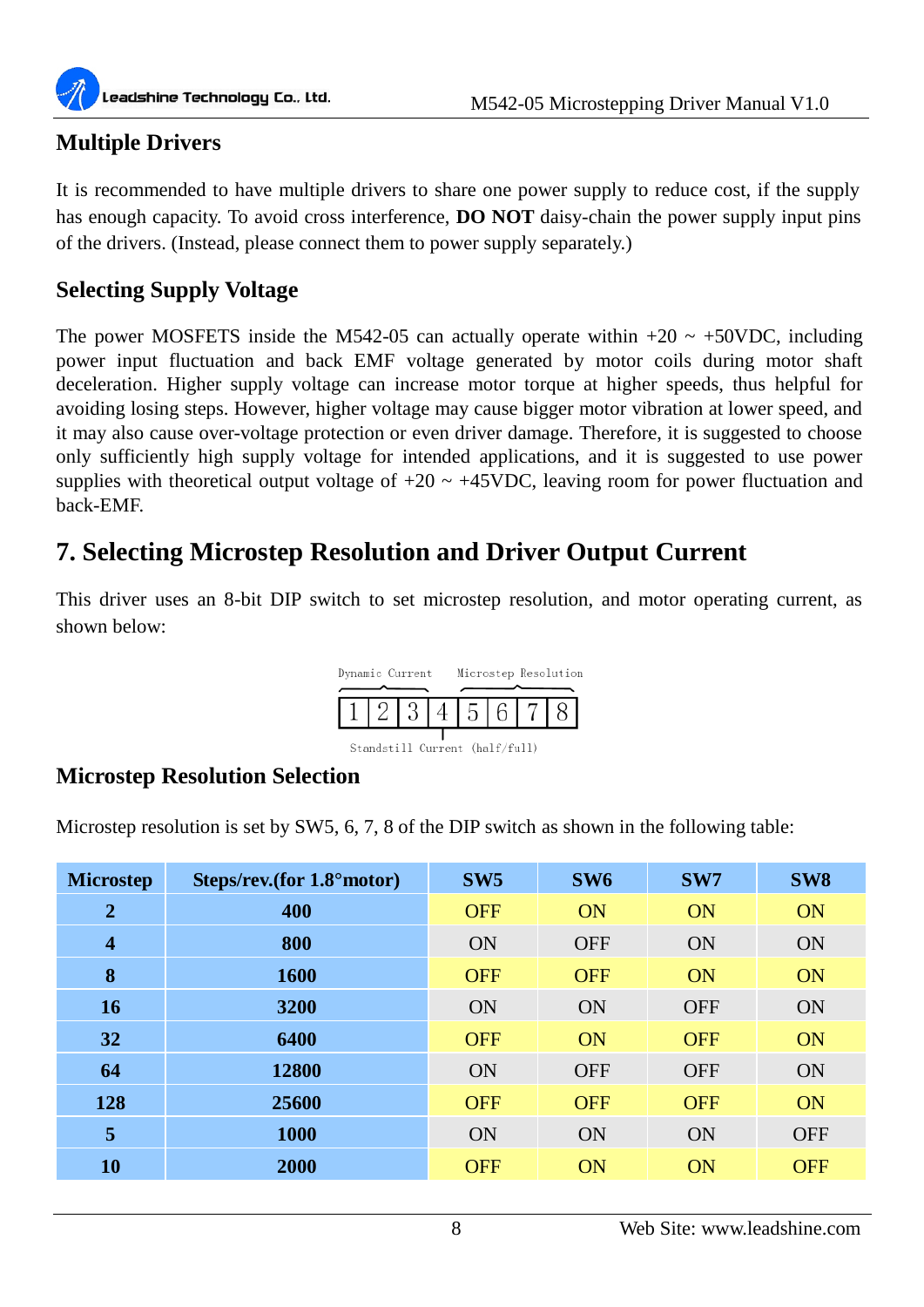| <b>All Contracts</b> | Leadshine Technology Co., Ltd. |            | M542-05 Microstepping Driver Manual V1.0 |            |            |
|----------------------|--------------------------------|------------|------------------------------------------|------------|------------|
| 20                   | 4000                           | ON         | <b>OFF</b>                               | ON         | <b>OFF</b> |
| 25                   | 5000                           | <b>OFF</b> | <b>OFF</b>                               | ON         | <b>OFF</b> |
| 40                   | 8000                           | ON         | ON                                       | <b>OFF</b> | <b>OFF</b> |
| 50                   | 10000                          | <b>OFF</b> | ON                                       | <b>OFF</b> | <b>OFF</b> |
| 100                  | 20000                          | ON         | <b>OFF</b>                               | <b>OFF</b> | <b>OFF</b> |
| 125                  | 25000                          | <b>OFF</b> | <b>OFF</b>                               | OFF        | OFF        |

## **Current Settings**

For a given motor, higher driver current will make the motor to output more torque, but at the same time causes more heating in the motor and driver. Therefore, output current is generally set to be such that the motor will not overheat for long time operation. Since parallel and serial connections of motor coils will significantly change resulting inductance and resistance, it is therefore important to set driver output current depending on motor phase current, motor leads and connection methods. Phase current rating supplied by motor manufacturer is important in selecting driver current, however the selection also depends on leads and connections.

The first three bits (SW1, 2, 3) of the DIP switch are used to set the dynamic current. Select a setting closest to your motor's required current.

| <b>Peak Current</b> | <b>RMS Current</b> | SW <sub>1</sub> | SW2        | SW3        |
|---------------------|--------------------|-----------------|------------|------------|
| 1.20A               | 0.85A              | ON              | <b>ON</b>  | <b>ON</b>  |
|                     |                    |                 |            |            |
| 1.75A               | 1.25A              | <b>OFF</b>      | <b>ON</b>  | <b>ON</b>  |
| 2.29A               | 1.63A              | ON              | <b>OFF</b> | ON         |
| 2.84A               | 2.03A              | <b>OFF</b>      | <b>OFF</b> | <b>ON</b>  |
| 3.41A               | 2.44A              | ON              | ON         | <b>OFF</b> |
| 3.97 <sub>A</sub>   | 2.83A              | <b>OFF</b>      | ON         | <b>OFF</b> |
| 4.51A               | 3.23A              | ON              | <b>OFF</b> | <b>OFF</b> |
| 5.04A               | 3.60 <sub>A</sub>  | <b>OFF</b>      | <b>OFF</b> | <b>OFF</b> |

#### **Dynamic current setting**

**Notes:** Due to motor inductance, the actual current in the coil may be smaller than the dynamic current setting, particularly under high speed condition.

#### **Standstill current setting**

SW4 is used for this purpose. OFF meaning that the standstill current is set to be half of the selected dynamic current, and ON meaning that standstill current is set to be the same as the selected dynamic current.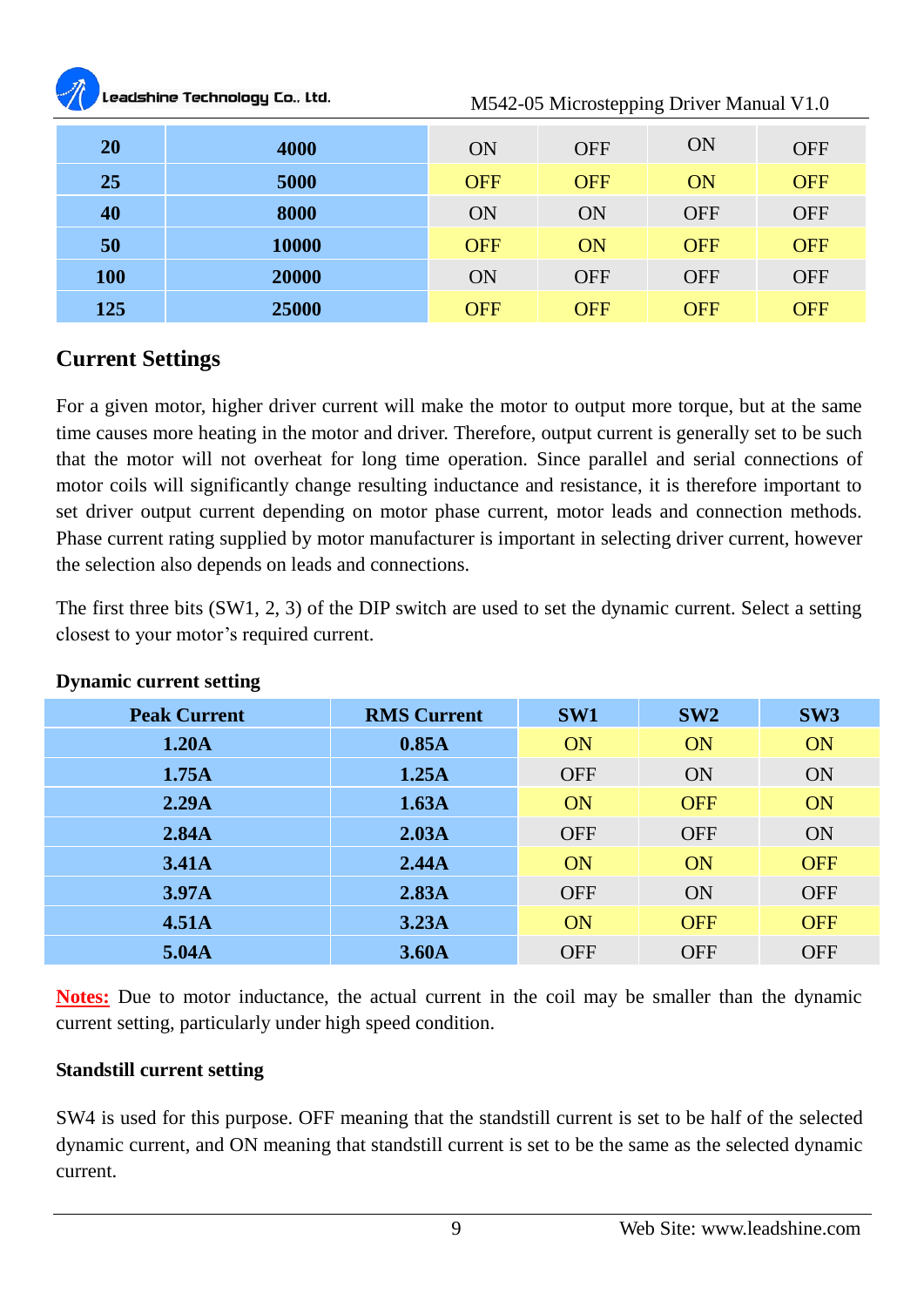

The current automatically reduced to 60% of the selected dynamic current one second after the last pulse. Theoretically, this will reduce motor heating to 36% (due to  $P=I^{2*}R$ ) of the original value. If the application needs a different standstill current, please contact Leadshine.

## **8. Wiring Notes**

- In order to improve anti-interference performance of the driver, it is recommended to use twisted pair shield cable.
- To prevent noise incurred in PUL/DIR signal, pulse/direction signal wires and motor wires should not be tied up together. It is better to separate them by at least 10 cm, otherwise the disturbing signals generated by motor will easily disturb pulse direction signals, causing motor position error, system instability and other failures.
- If a power supply serves several drivers, separately connecting the drivers is recommended instead of daisy-chaining.
- It is prohibited to pull and plug connector P2 while the driver is powered ON, because there is high current flowing through motor coils (even when motor is at standstill). Pulling or plugging connector P2 with power on will cause extremely high back-EMF voltage surge, which may damage the driver.

## **9. Typical Connection**

A complete stepping system should include stepping motor, stepping driver, power supply and controller (pulse generator). A typical connection is shown as figure 10.



Figure 10: Typical connection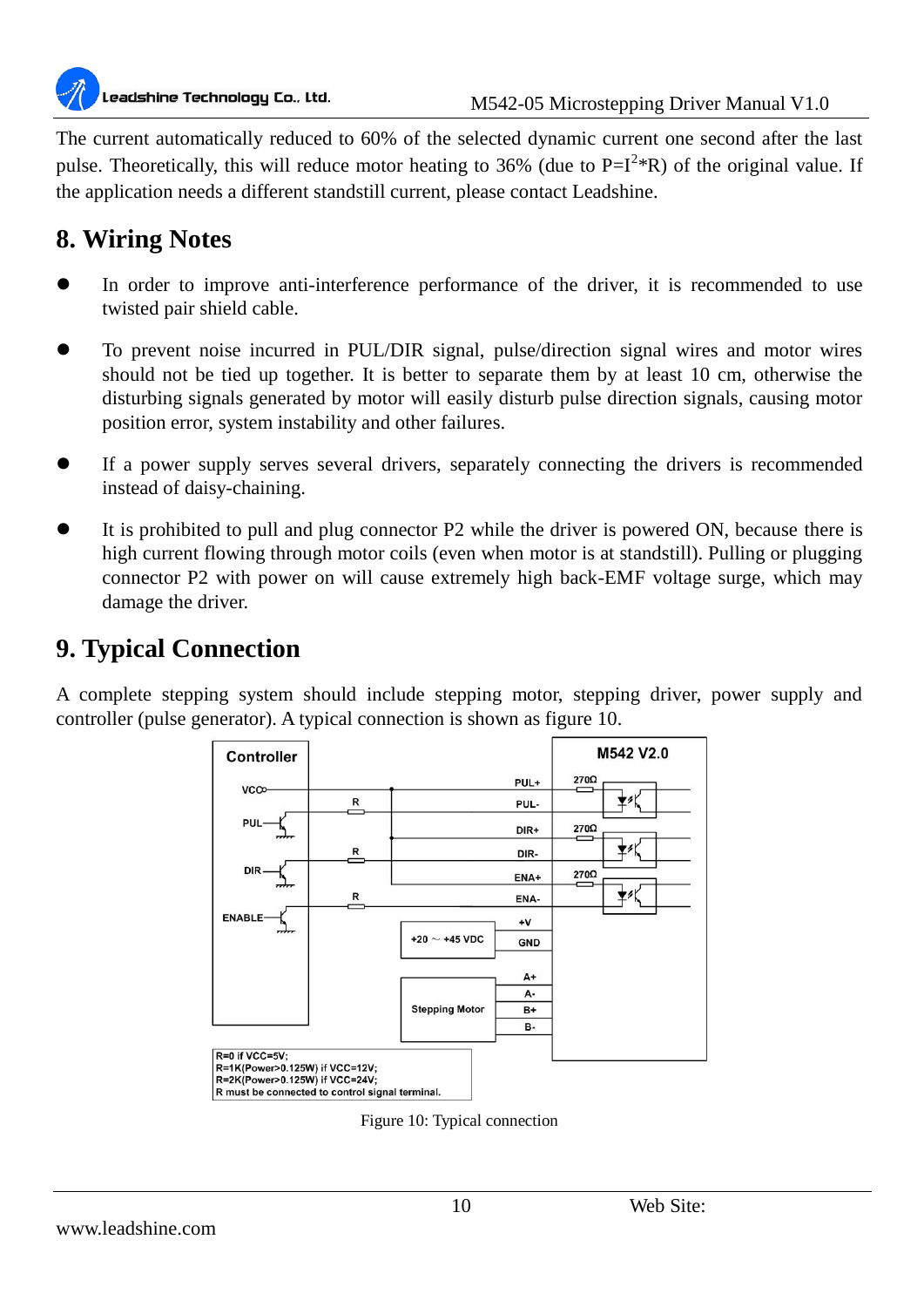## **10. Sequence Chart of Control Signals**

In order to avoid some fault operations and deviations, PUL, DIR and ENA should abide by some rules, shown as following diagram:



Figure 11: Sequence chart of control signals

## **Remark:**

- a) t1: ENA must be ahead of DIR by at least  $5\mu$ s. Usually, ENA+ and ENA- are NC (not connected). See "Connector P1 Configurations" for more information.
- b) t2: DIR must be ahead of PUL effective edge by 5µs to ensure correct direction;
- c)  $t3$ : Pulse width not less than 1.5 us;
- d)  $t_4$ : Low level width not less than 1.5 $\mu$ s.

## **11. Protection Functions**

To improve reliability, the driver incorporates some built-in protections features.

## **Short-voltage and Over-voltage protection**

When power supply voltage is lower than +16VDC, short-voltage protection will be activated and the power indicator LED will turn off. When the power supply voltage is back to normal operation range, the driver will automatically reset and power indicator LED will turn on.

When power supply voltage exceeds +52VDC, over-voltage protection will be activated and power indicator LED will turn red.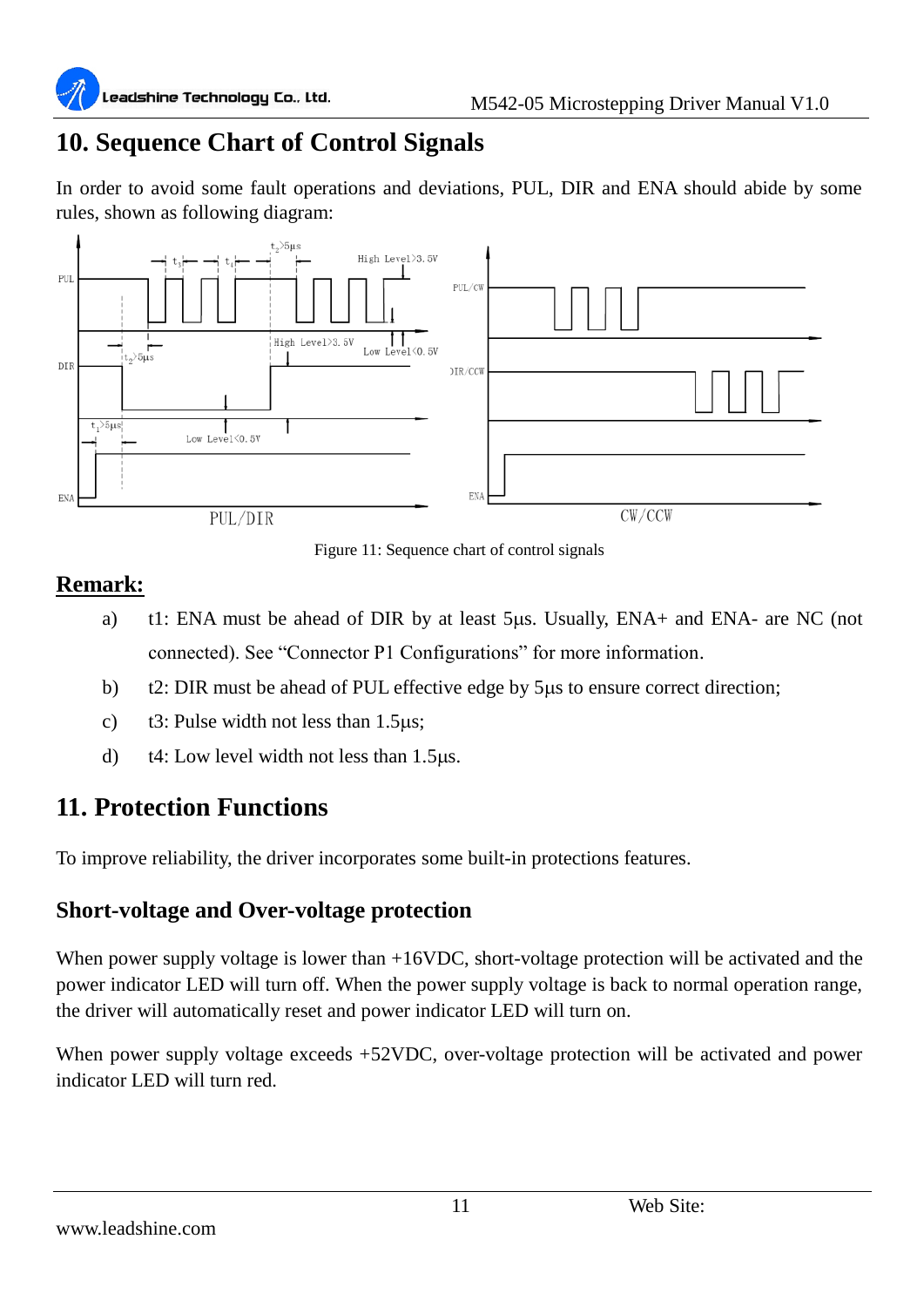

#### **Over-current Protection**

Protection will be activated when continuous current reaches to 16A.

#### **Short Circuit Protection**

Protection will be activated in case of short circuit between motor coils or between motor coil and ground.

When above protections are active, the motor shaft will be free or the LED will turn red (except short-voltage protection). Reset the driver by repowering it to make it function properly after removing above problems.

## **12. Frequently Asked Questions**

In the event that your driver doesn't operate properly, the first step is to identify whether the problem is electrical or mechanical in nature. The next step is to isolate the system component that is causing the problem. As part of this process you may have to disconnect the individual components that make up your system and verify that they operate independently. It is important to document each step in the troubleshooting process. You may need this documentation to refer back to at a later date, and these details will greatly assist our Technical Support staff in determining the problem should you need assistance.

Many of the problems that affect motion control systems can be traced to electrical noise, controller software errors, or mistake in wiring.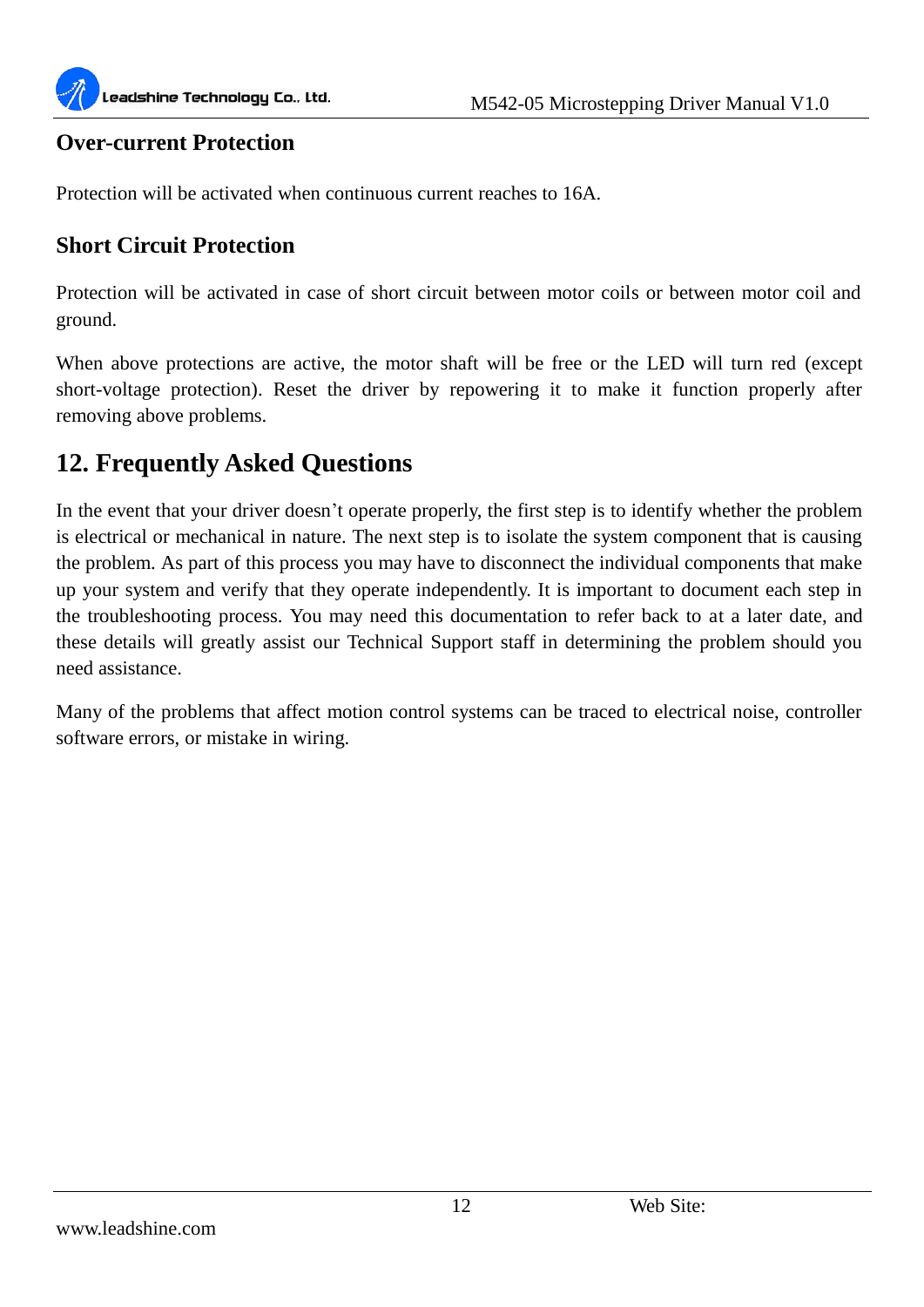

## **Problem Symptoms and Possible Causes**

| <b>Symptoms</b>                           | <b>Possible Problems</b>                                |
|-------------------------------------------|---------------------------------------------------------|
|                                           | No power                                                |
| Motor is not rotating                     | Microstep resolution setting is wrong                   |
|                                           | DIP switch current setting is wrong                     |
|                                           | Fault condition exists                                  |
|                                           | The driver is disabled                                  |
| Motor rotates in the wrong direction      | Motor phases may be connected in reverse.               |
|                                           | DIP switch current setting is wrong                     |
| The driver in fault                       | Something wrong with motor coil                         |
|                                           | Control signal is too weak                              |
|                                           | Control signal is interfered                            |
| <b>Erratic motor motion</b>               | Wrong motor connection                                  |
|                                           | Something wrong with motor coil                         |
|                                           | Current setting is too small, losing steps              |
|                                           | Current setting is too small                            |
|                                           | Motor is undersized for the application                 |
| <b>Motor stalls during acceleration</b>   | Acceleration is set too high                            |
|                                           | Power supply voltage too low                            |
| <b>Excessive motor and driver heating</b> | Inadequate heat sinking / cooling                       |
|                                           | Automatic current reduction function not being utilized |
|                                           | Current is set too high                                 |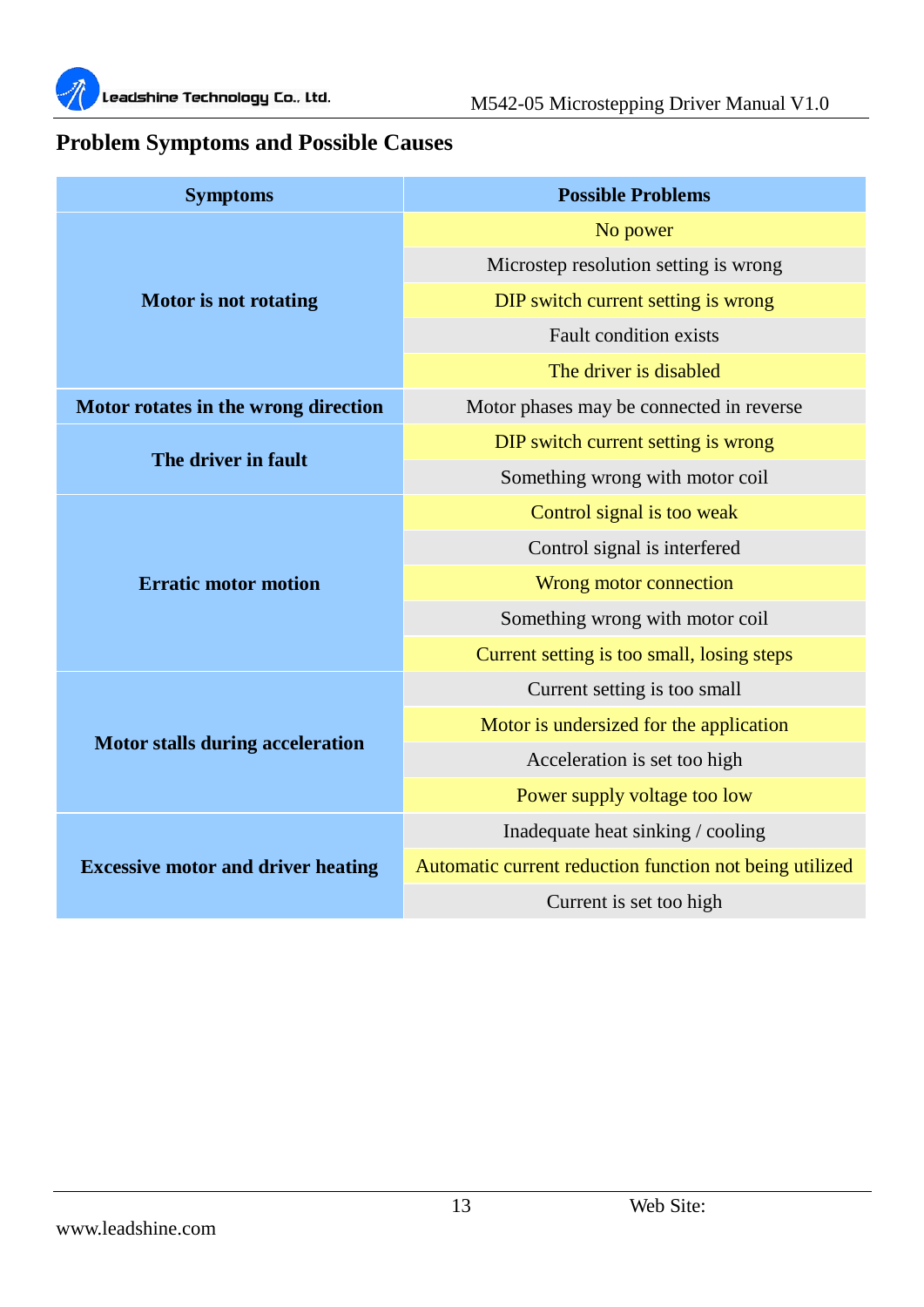## **APPENDIX**

## **Twelve Month Limited Warranty**

Leadshine Technology Co., Ltd. warrants its products against defects in materials and workmanship for a period of 12 months from shipment out of factory. During the warranty period, Leadshine will either, at its option, repair or replace products which proved to be defective.

## **Exclusions**

The above warranty does not extend to any product damaged by reasons of improper or inadequate handlings by customer, improper or inadequate customer wirings, unauthorized modification or misuse, or operation beyond the electrical specifications of the product and/or operation beyond environmental specifications for the product.

## **Obtaining Warranty Service**

To obtain warranty service, a returned material authorization number (RMA) must be obtained from customer service at e-mail: **[tech@leadshine.com](mailto:tech@leadshine.com)** before returning product for service. Customer shall prepay shipping charges for products returned to Leadshine for warranty service, and Leadshine shall pay for return of products to customer.

## **Warranty Limitations**

Leadshine makes no other warranty, either expressed or implied, with respect to the product. Leadshine specifically disclaims the implied warranties of merchantability and fitness for a particular purpose. Some jurisdictions do not allow limitations on how long and implied warranty lasts, so the above limitation or exclusion may not apply to you. However, any implied warranty of merchantability or fitness is limited to the 12-month duration of this written warranty.

## **Shipping Failed Product**

If your product fail during the warranty period, e-mail customer service at [tech@leadshine.com](mailto:tech@leisai.com) to obtain a returned material authorization number (RMA) before returning product for service. Please include a written description of the problem along with contact name and address. Send failed product to distributor in your area or: Leadshine Technology Co., Ltd. 3/F, Block 2, Nanyou Tianan Industrial Park, Nanshan Dist, Shenzhen, China. Also enclose information regarding the circumstances prior to product failure.